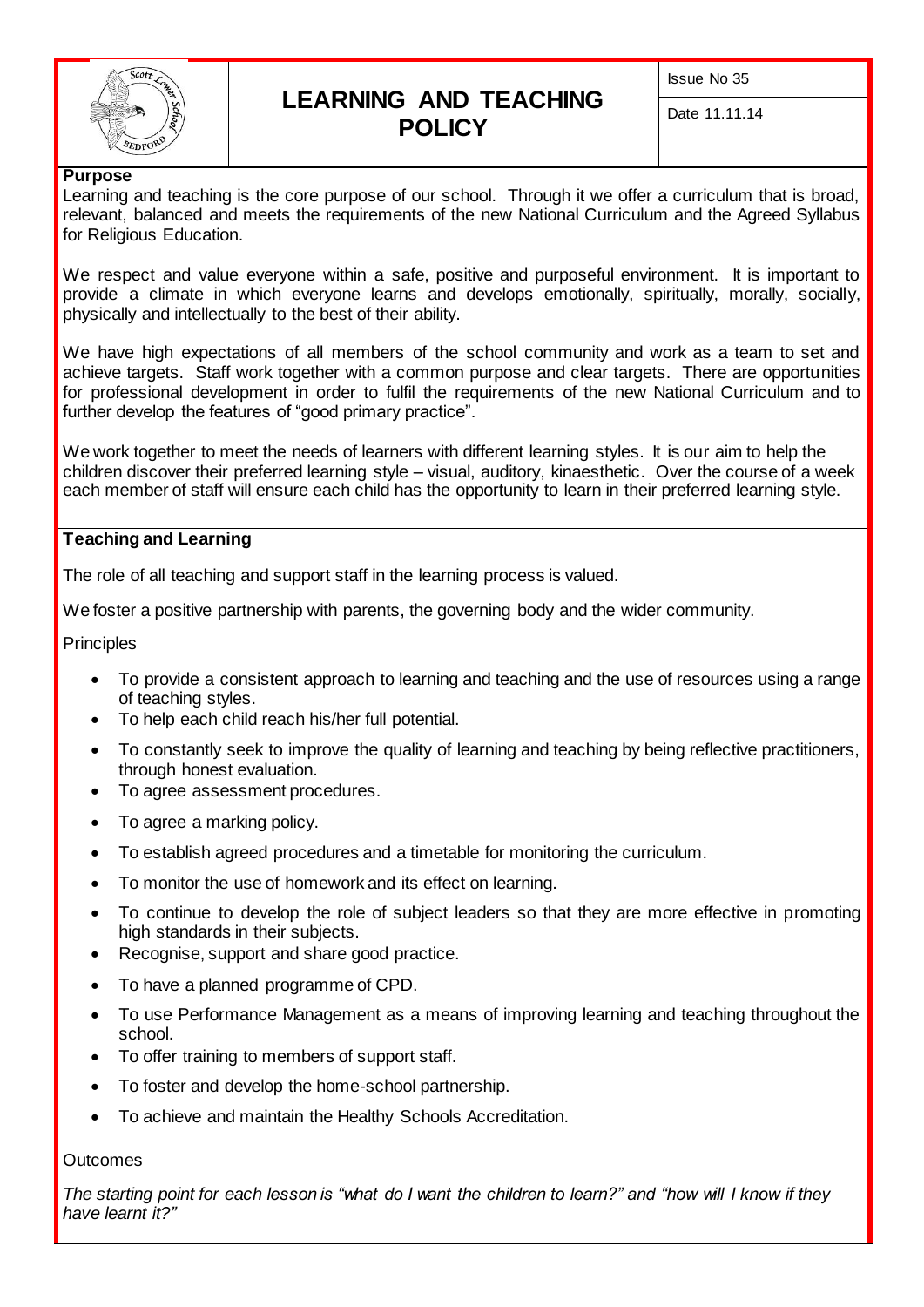# **Assessment, Recording and Reporting**

The quality of teaching is shown through:

- Clear and structured planning that leads to a well prepared and delivered lesson (pace, rigour, appropriate differentiation, awareness and planning for children's preferred learning styles, good use of time)
- The inclusion of Literacy, Numeracy and ICT within the teaching; ensure that children have opportunities to apply their Literacy, Numeracy and ICT skills across the curriculum;
- The ability to challenge and inspire children;
- High expectations of children.
- A variety of appropriate teaching strategies, matched to the children's needs;
- Clear learning objectives and differentiated success criteria shared with the children;
- Ensuring that children know what they are doing and what they need to improve;
- Effective questioning;
- Interactive teaching;
- Balance between pupil/teacher talk:
- Good use of formative assessment to aid future planning and target setting;
- Diagnostic use of summative assessment;
- Good management of children;
- Secure subject knowledge;
- Appropriate use of homework;
- The provision of opportunities to promote pupils' spiritual, moral, social and cultural development and mental wellbeing;
- Effective use of other adults;
- Carefully chosen resources ready for the start of the lesson.

#### **The quality of the children's learning is shown through:**

- Their involvement and participation in lessons;
- Knowing their targets;
- A willingness to ask and answer questions and contribute to the discussion;
- Sustained concentration and application to the task;
- What they know and can do;
- Understand how well they are doing and what they need to do to improve;
- Can explain confidently and clearly what they have learnt and why;
- Know how today's work relates to previous work and what may be the next stage;
- Becoming familiar with reviewing their work in relation to objectives and targets;
- Are clear about the criteria used to assess their work;
- Progression and improvement;
- High self esteem;
- Being able to work independently;
- The ability to reflect on learning, to be involved in self-assessment and self-evaluation;
- Their use of resources;
- Able to work collaboratively;
- Their desire to succeed and achieve their targets;
- The impact of the teaching on the children's learning.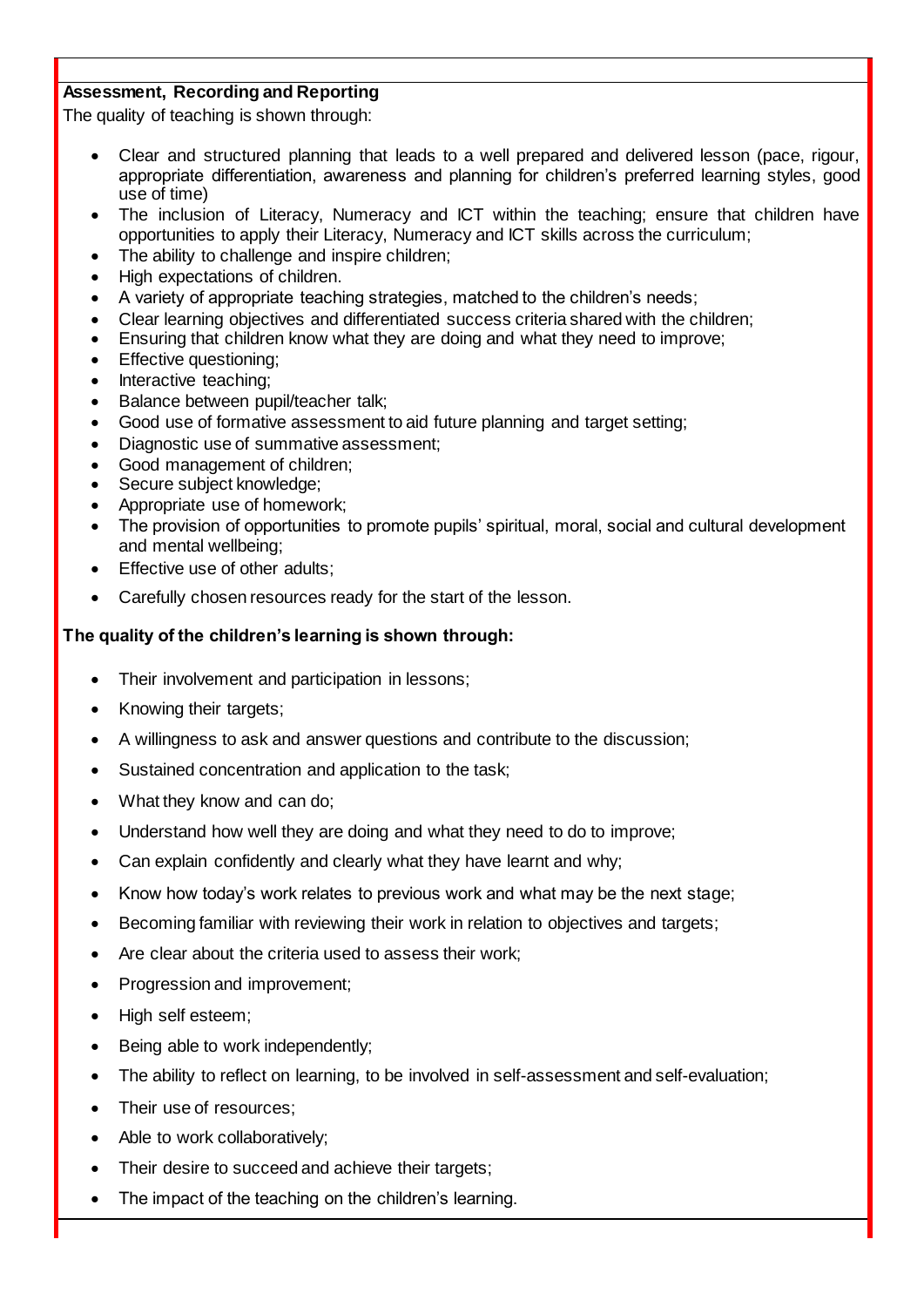# **Management Support**

# **The Teaching & Learning Committee of the Governing Body will:**

- Be a critical friend;
- Monitor the curriculum and standards achieved throughout the school;
- The Headteacher has overall responsibility for the delivery of the curriculum and the standard of teaching and learning throughout the school.

The senior management team will meet regularly to discuss whole school issues.

# **The subject leaders in line with their job descriptions will:**

- Monitor and evaluate standards in their subject in line with the current action plan and the timetable for monitoring;
- Identify actions for further improvements consult Headteacher and staff;
- Keep up to date with current developments and knowledge and inform colleagues of these;
- Identify the needs of the school through data analysis, observation, where appropriate and consultation;
- Provide guidance and support in implementing the new National Curriculum;
- **Ensure progression, consistency and continuity;**
- Organise and inform colleagues about available resources;
- Advise, cost, prioritise and order resources.

# **The class teacher will:**

- Value every child equally regardless of ability, race, gender, age or achievement (inclusion) and help him/her to reach his/her potential;
- Plan effectively and monitor the outcomes of the learning intention;
- Place lessons within the "big picture" of the topic and relate to previous and future learning;
- Make the learning objectives and the differentiated success criteria explicit to children for every lesson;
- Provide a learning environment that leads to children working independently and collaboratively (clearly labelled resources, working walls with curricular targets). Children caring for the classroom.
- Use challenging and differentiated activities;
- Use aerobics/gym activities to refocus concentration;
- Use whole school agreed assessment strategies at agreed times/annual cycle and record keeping;
- Be involved in whole school target setting and set individual targets for reading, writing and mathematics and involve the child and communicate these to the parents;
- Act as a good role model by being punctual, well prepared, tidy and organized always behaving professionally and working as a member of a team;
- Provide appropriate, stimulating resources and displays;
- Have a positive attitude to change and his/her own professional development;
- Use other adult helpers effectively and provide feedback;
- Foster good home-school links and be willing to meet with parents where necessary;
- Contribute to and work as part of a team, committed to school and personal improvement.

# **The parents will endeavour to keep the Home-School Agreement**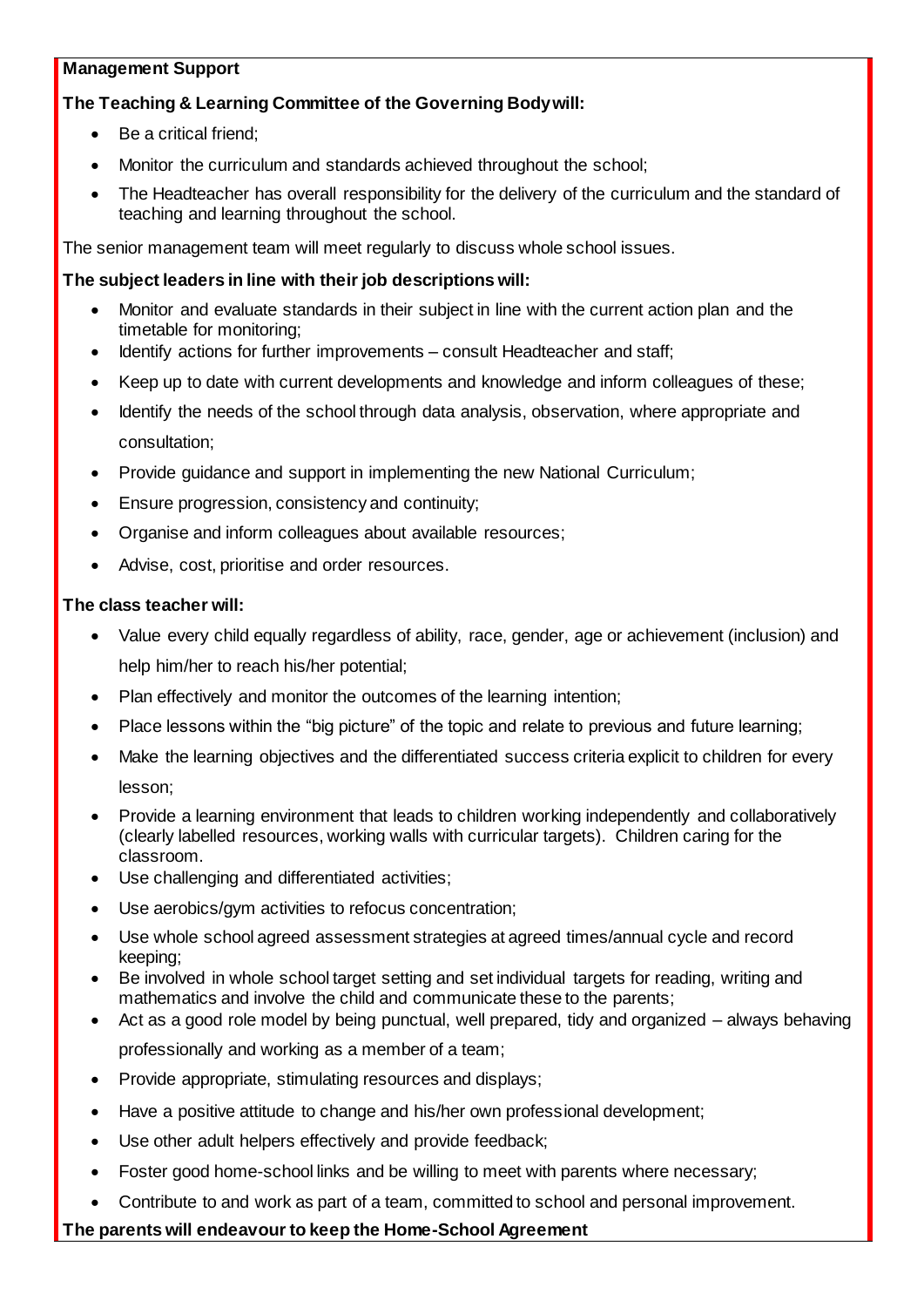The children will:

- Be ready to begin lessons on time;
- Remember to take home their homework and complete it promptly and carefully;
- Keep the school's code of conduct;
- Take responsibility for their own actions;
- Develop independent learning habits;
- Work hard to improve and achieve their targets.

# **Implementation**

- The Headteacher in consultation with staff decides allocation of hours to each subject and class timetables.
- Long term planning ensures that we offer a broad, relevant, rich and balanced curriculum. The whole staff in consultation with subject leaders decides on the projects for the year.
- Class teachers plan weekly. Literacy and Numeracy leaders monitor weekly plans. The Subject Leaders monitor the evaluation of the units of work at the end of the unit and report to the Headteacher.
- The School Development Plan (SDP) determines the yearly subject priority.
- There is a regular programme for monitoring and evaluating standards in subjects.
- Assessment and record keeping will be in line with the school's assessment policy.
- Marking will be in line with the school's policy.
- Display is in line with the school's policy.
- Children are taught in mixed ability classes.
- The structure of each lesson in Years 1-4 is very similar. There is an introductory session where the learning intention is introduced to the children, the main teaching input and a plenary/review session.
- During the independent section of the Literacy and Numeracy lessons the teacher focuses specifically on one or two groups of children. There should be a particular teaching focus. This could be to extend more able children or SEN children. The focus should be included in the planning. It may also happen in other lessons. In Year R there may be a greater variety of activities happening at the same time but in the term before children enter Year 1 the class should be working towards more structured lessons.
- The teacher models correct responses and encourages children to demonstrate their own responses using whiteboards, number fans, and letter fans where appropriate.
- Brain gym activities used effectively.
- Closed and open-ended questions are used effectively and are identified in planning.
- "Big picture" displayed/discussed for foundation subjects and lessons related to how it fits into overall study.
- All teachers write up the learning intention for each lesson for the children to read aloud and communicate clearly in child friendly language.
- Children discuss how the teacher will know if they have fulfilled the learning intention and agree how they can demonstrate this (success criteria).
- Children will be involved in peer and self-assessment.
- Teaching assistants support Literacy and Numeracy in all classes. They also support children with Special Educational Needs.